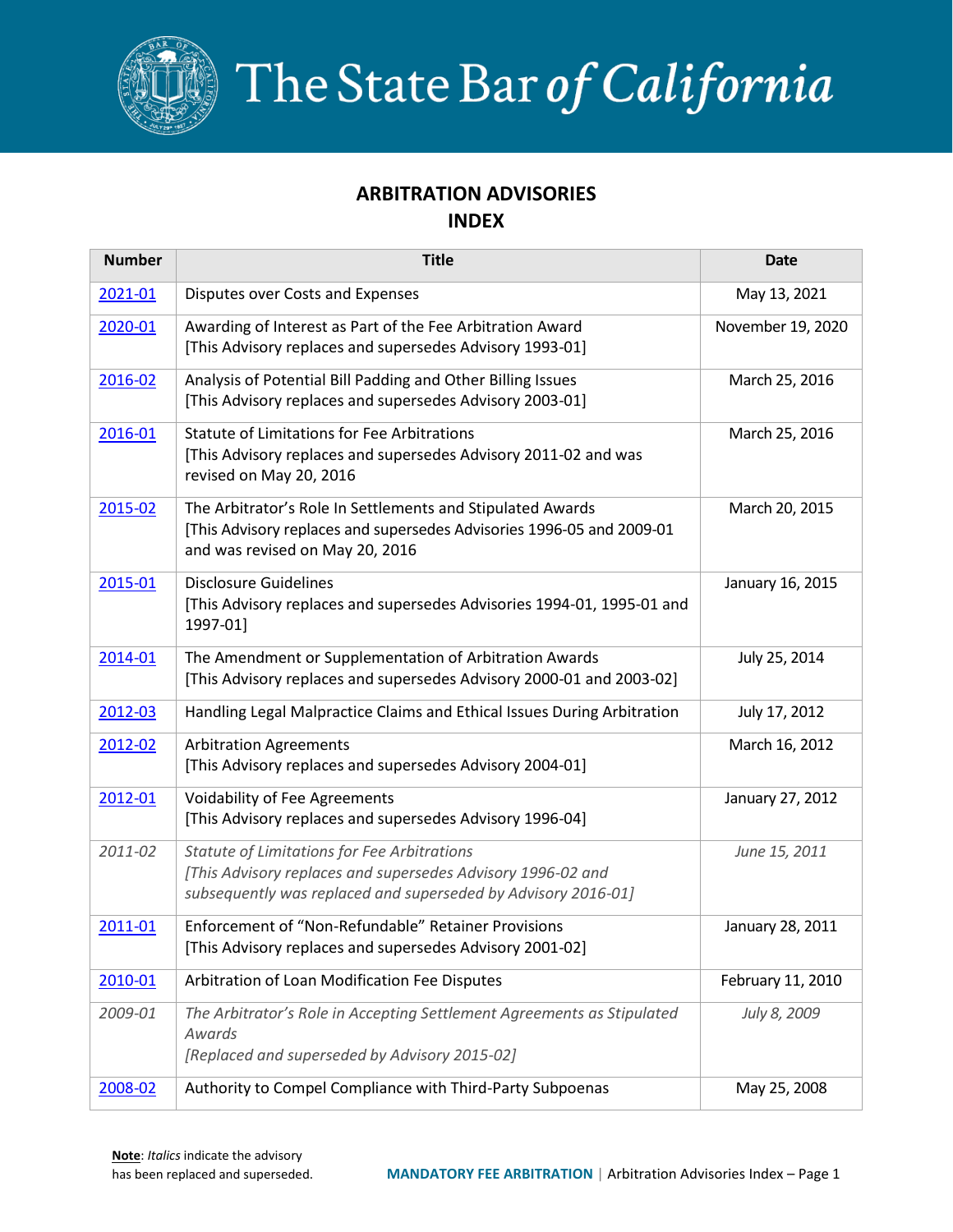| <b>Number</b> | <b>Title</b>                                                                                                                      | <b>Date</b>        |
|---------------|-----------------------------------------------------------------------------------------------------------------------------------|--------------------|
| 2008-01       | Timing of Agreements to Binding Fee Arbitration<br>[Updated July 25, 2014]                                                        | April 3, 2008      |
| 2007-02       | Preservation of Client Confidences in Arbitrations Involving Parties Other<br>than the Client                                     | July 20, 2007      |
| 2007-01       | Arbitral Immunity [Updated July 25, 2014]                                                                                         | May 11, 2007       |
| 2005-02       | Resisting Attempts to Subpoena Fee Arbitrators or Fee Arbitration<br><b>Documents</b>                                             | June 30, 2005      |
| 2005-01       | Jurisdiction of the Mandatory Fee Arbitration Program to Determine the<br>Existence of an Attorney-Client Relationship            | January 21, 2005   |
| 2004-01       | <b>Arbitration Agreements</b><br>[Replaced and superseded by Advisory 2012-02]                                                    | September 22, 2004 |
| 2003-03       | <b>Awarding Program Filing Fees</b>                                                                                               | October 20, 2003   |
| 2003-02       | The Amendment or Supplementation of Arbitration Awards<br>[Replaced and superseded by Advisory 2014-01]                           | March 27, 2003     |
| 2003-01       | <b>Detecting Attorney Bill Padding</b><br>[Replaced and superseded by Advisory 2016-02]                                           | January 29, 2003   |
| 2002-01       | Imposition of Sanctions by Arbitrators in Conducting Fee Arbitration<br><b>Matters</b>                                            | May 17, 2002       |
| 2001-02       | Enforcement of "Non-Refundable" Retainer Provisions<br>[Replaced and superseded by Advisory 2011-01]                              | May 16, 2001       |
| 2001-01       | Impact of the Truth In Lending Act and the Retail Installment Sales Act<br>upon Attorney-Client Fee Disputes                      | May 31, 2001       |
| 2000-01       | The amendment or supplementation of arbitration awards<br>[Replaced and superseded by Advisory 2014-01]                           | November 3, 2000   |
| 1998-03       | Determination of a "Reasonable" Fee [Updated March 20, 2015]                                                                      | June 23, 1998      |
| 1998-02       | Required Accommodations for Fee Arbitration Participants with<br>Disabilities (as defined by the Americans With Disabilities Act) | March 20, 1998     |
| 1998-01       | Impact of Arbitration Clauses in Fee Agreements Upon a Client's Right to<br>Mandatory Fee Arbitration                             | January 16, 1998   |
| 1997-03       | Fee Arbitration Issues Involving Contingency Fees<br>[Updated March 20, 2015]                                                     | August 22, 1997    |
| 1997-02       | Handling a Request for Arbitration when a Party Files for Bankruptcy                                                              | August 22, 1997    |
| 1997-01       | Disclosures to be Made by Arbitrators to Parties<br>[Replaced and superseded by 2015-01]                                          | July 18, 1997      |